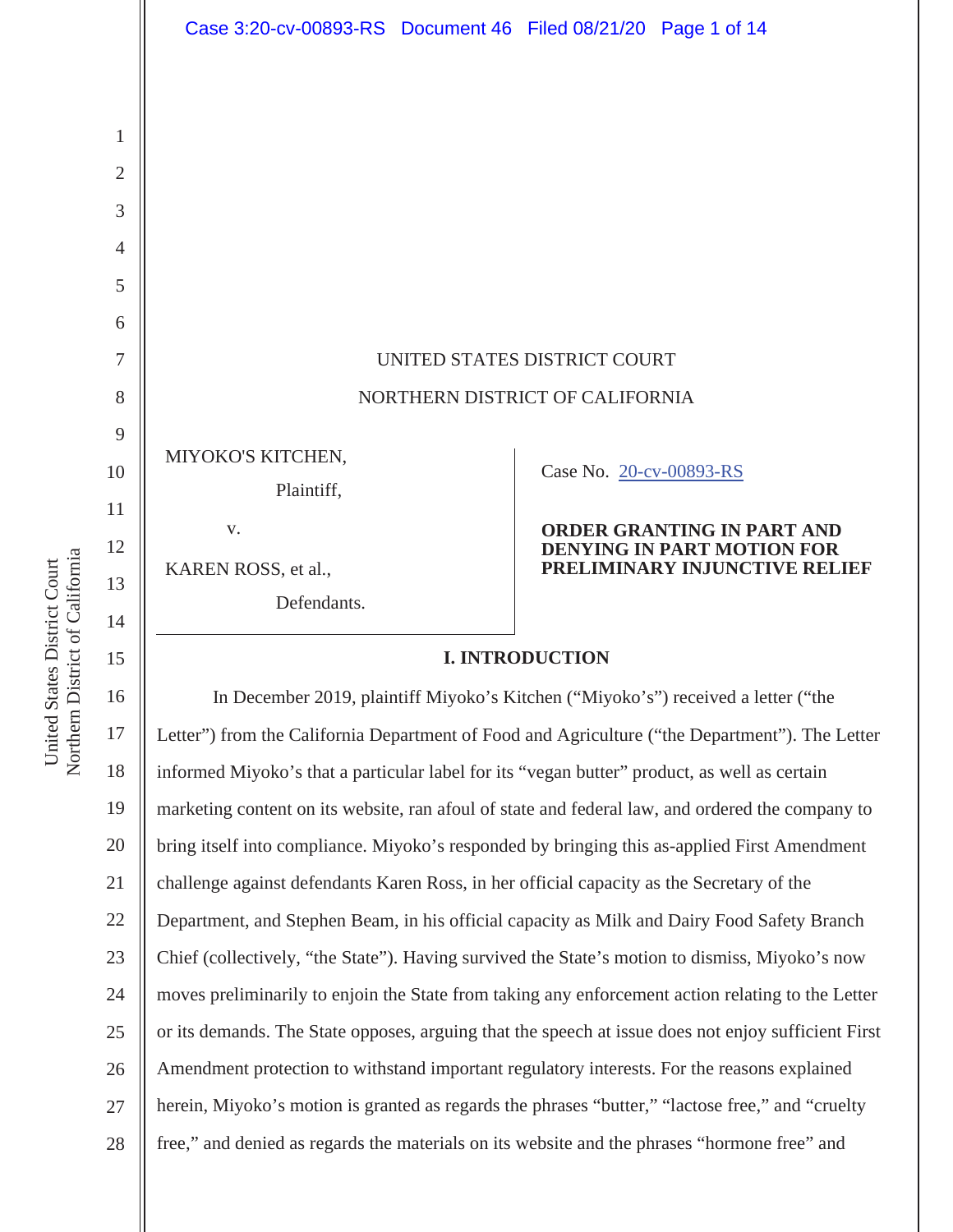"revolutionizing dairy with plants."

### **II. BACKGROUND**

#### **A. Miyoko's Kitchen**

Miyoko's produces and sells a variety of plant-based, vegan products which are designed to resemble dairy products in appearance and taste. The company markets its foods using names that reference the products' more common dairy analogues, such as a "vegan butter" and "vegan cheese." These dairy references are always preceded by conspicuous terms such as "vegan" or "plant-based." In the company's view, the labelling of Miyoko's products leaves no room for doubt among consumers that these are fundamentally different items than their dairy counterparts, in that they are not actually dairy.

 Miyoko's sells its products in more than 12,000 stores in the U.S. and Canada, enjoying a presence in established grocery chains such as Safeway, Whole Foods, and Trader Joe's. According to the company's founder, Miyoko Schinner, it is a mission-driven business, dedicated to "the creation of a humane, healthy, and sustainable food supply" and to "ending animal cruelty and reducing climate change caused by animal agriculture." Decl. of Miyoko Schinner, Dkt. 23-1 at 3. To that end, Schinner and her husband also run a non-profit animal sanctuary in Marin County, California, and an image of a sanctuary volunteer petting a rescued cow features prominently on Miyoko's website. *Id.* 

19

1

2

3

4

5

6

7

8

9

10

11

12

13

14

15

16

17

18

## **B. State and Federal Law as Applied to Miyoko's Kitchen**

20 21 22 23 24 25 26 27 California law directs the Department to review food labelling for compliance with federal law. *See* Cal. Food & Agric. Code § 32912.5 (specifically directing as much "in connection with advertising and retail sales of milk, . . . dairy products, cheese, and products resembling milk products"). As pertains here, federal law forbids a retailer from selling "misbranded" food items (that is, items with "labelling [that] is false or misleading"), food items "offered for sale under the name of another food," and food items that, though "purport[ing] to be or . . . represented as a food for which a definition and standard of identity" exists, do not "conform to such definition and standard . . . ." 21 U.S.C. § 343. For nearly a century, the standard of identity for butter has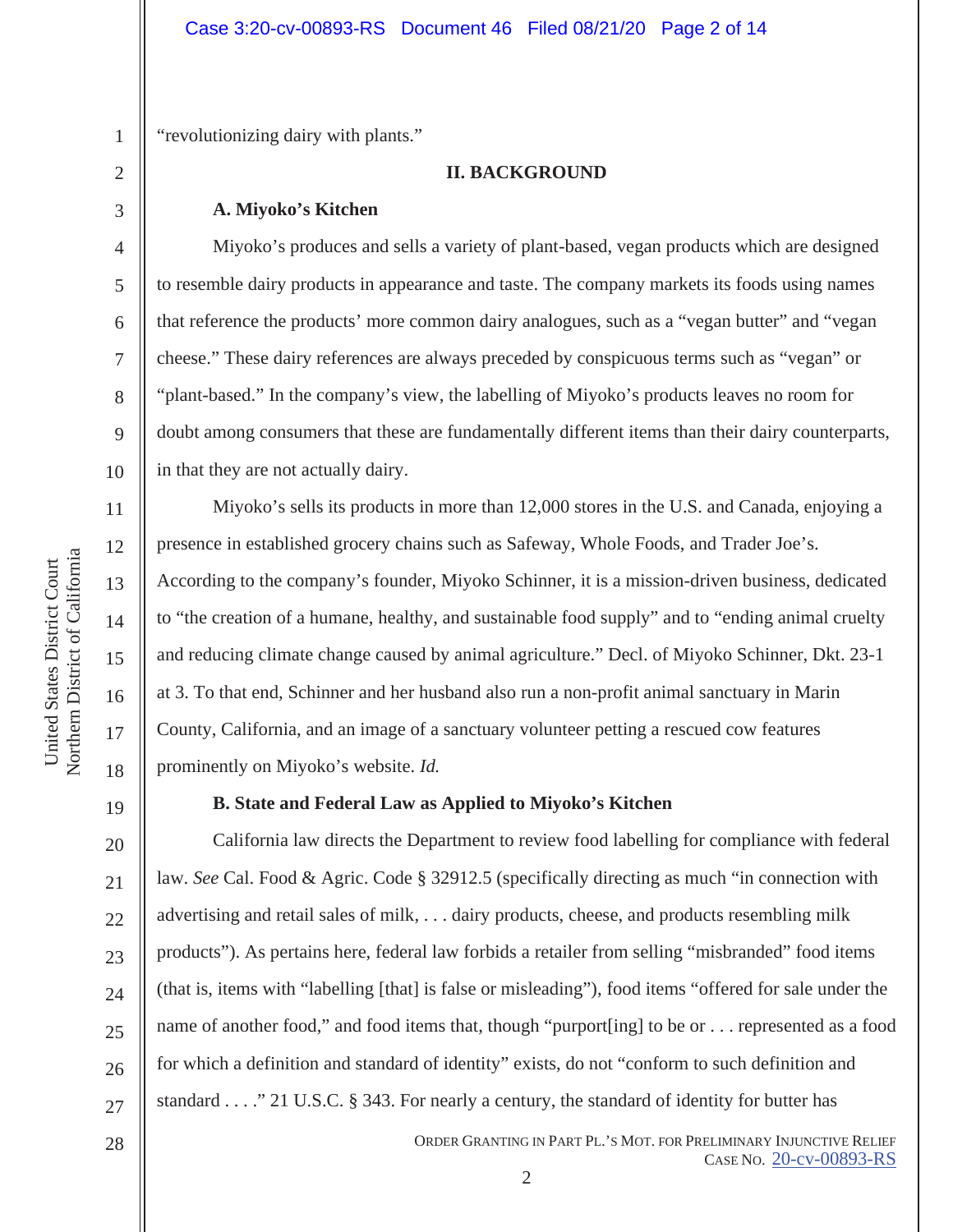required a product "made exclusively from milk or cream, or both . . . and containing not less than 80 per centum by weight of milk fat." 21 U.S.C. § 321a.

2 3

4

5

6

7

8

9

10

11

12

13

14

15

16

17

18

19

20

21

22

23

1

 On December 9, 2019, Miyoko's received written notice from the Department's Milk and Dairy Foods Safety Branch indicating the label for its "Cultured Vegan Plant Butter" failed to comply with this regulatory framework. Noting that "the product is not butter" and may not imply it is "a dairy food without [traditional dairy] characteristics," the Letter instructed Miyoko's to remove five terms from the product's label: "butter," "lactose free," "hormone free," "cruelty free," and "revolutionizing dairy with plants." The Letter also objected to the display of the animal sanctuary imagery and the phrase "100% dairy and cruelty free" on Miyoko's website, stating "[d]airy images or associating the product with [agricultural] activity cannot be used on the advertising of products which resemble milk products." Taken together, these directives present a meaningful threat to Miyoko's on two fronts. Financially, obeying the Letter may carry up to two million dollars in labelling and marketing costs; foundationally, compliance could result—and as Miyoko's employees allege, already has resulted—in the chilling of speech around vegan-oriented causes, the promotion of which the company sees as both its brand and animating purpose.

Approximately two months after receiving the Letter, Miyoko's brought suit under the First Amendment, seeking declaratory and injunctive relief from the State's legal interpretation as applied to Miyoko's vegan butter. Whereas the State has determined the product's marketing and labelling to be false and misleading, Miyoko's insists its references to butter are qualified by conspicuous language making clear to consumers that the product is *not,* in fact, regular dairy-based butter. Miyoko's thus contends that the State's enforcement posture, as captured in the Letter, violates the company's constitutionally secured right to engage in truthful commercial speech.

24 25 26 27 Miyoko's now seeks a preliminary injunction prohibiting the State from taking any enforcement action based on the Letter. The State's rebuttal emphasizes two propositions. First, that the contested commercial speech is misleading, and therefore beyond the First Amendment's protective scope; and second, that any protection the

> ORDER GRANTING IN PART PL.'S MOT. FOR PRELIMINARY INJUNCTIVE RELIEF CASE NO. 20-cv-00893-RS 3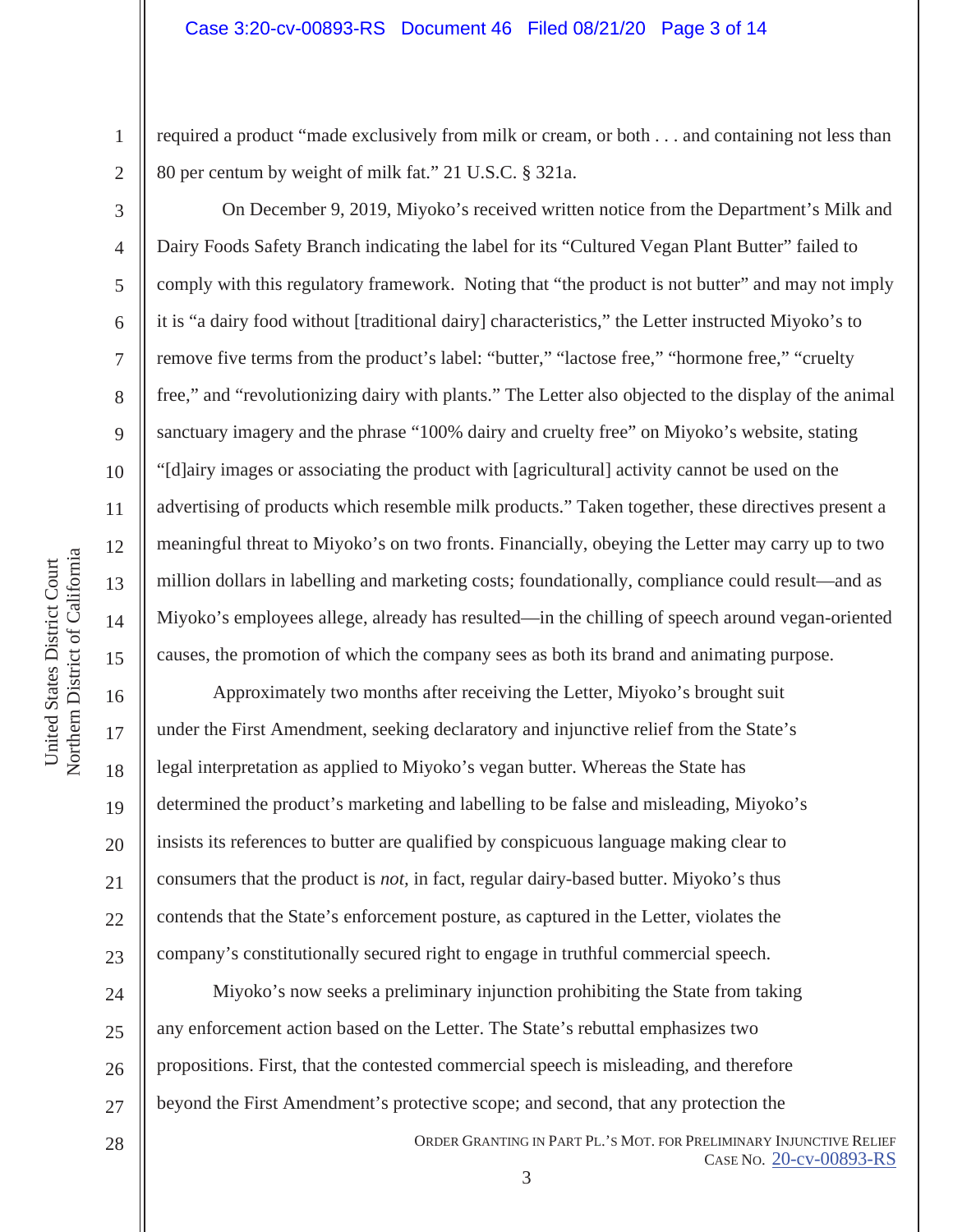1 2 speech might enjoy must yield to the State's interest in regulating food sales and safeguarding consumers.

3

4

5

6

7

8

9

10

11

12

13

14

15

16

17

18

19

20

21

22

23

28

#### **III. LEGAL STANDARD**

To obtain preliminary injunctive relief, the moving party bears the heavy burden of demonstrating that "he is likely to succeed on the merits, that he is likely to suffer irreparable harm in the absence of preliminary relief, that the balance of equities tips in his favor, and that an injunction is in the public interest." *Winter v. Natural Res. Def. Council,* 555 U.S. 7, 20 (2008). Alternatively, if the moving party can demonstrate the requisite likelihood of irreparable harm and show that an injunction is in the public interest, a preliminary injunction may issue so long as there are "serious questions going to the merits and the balance of hardships tips sharply in the moving party's favor." *Alliance for Wild Rockies v. Cottrell*, 632 F.3d 1127, 1131 (9th Cir.2011) (internal quotation marks and citations omitted).

#### **IV. DISCUSSION**

Because a plaintiff's likelihood of success on the merits "is a threshold inquiry," when a plaintiff fails to show that likelihood a court "need not consider the remaining *Winter* elements." *Garcia v. Google, Inc.*, 786 F.3d 733, 740 (9th Cir. 2015) (internal quotation marks and citations omitted). While it is Miyoko's burden to prove that likelihood at this fledgling stage of the controversy, both parties agree that the merits of Miyoko's as-applied constitutional challenge ultimately turn upon the four-part test for analyzing restrictions on commercial speech set out by the Supreme Court in *Central Hudson Gas & Electric Corp. v. Public Service Commission of New York,* 447 U.S. 557 (1980).

24 25 26 27 Under that test—often (and accurately) characterized as a form of intermediate constitutional scrutiny—a court must first decide if the contested commercial speech even enjoys First Amendment protection, which does not attach unless "the communication is neither misleading nor related to unlawful activity." *Id.* at 564.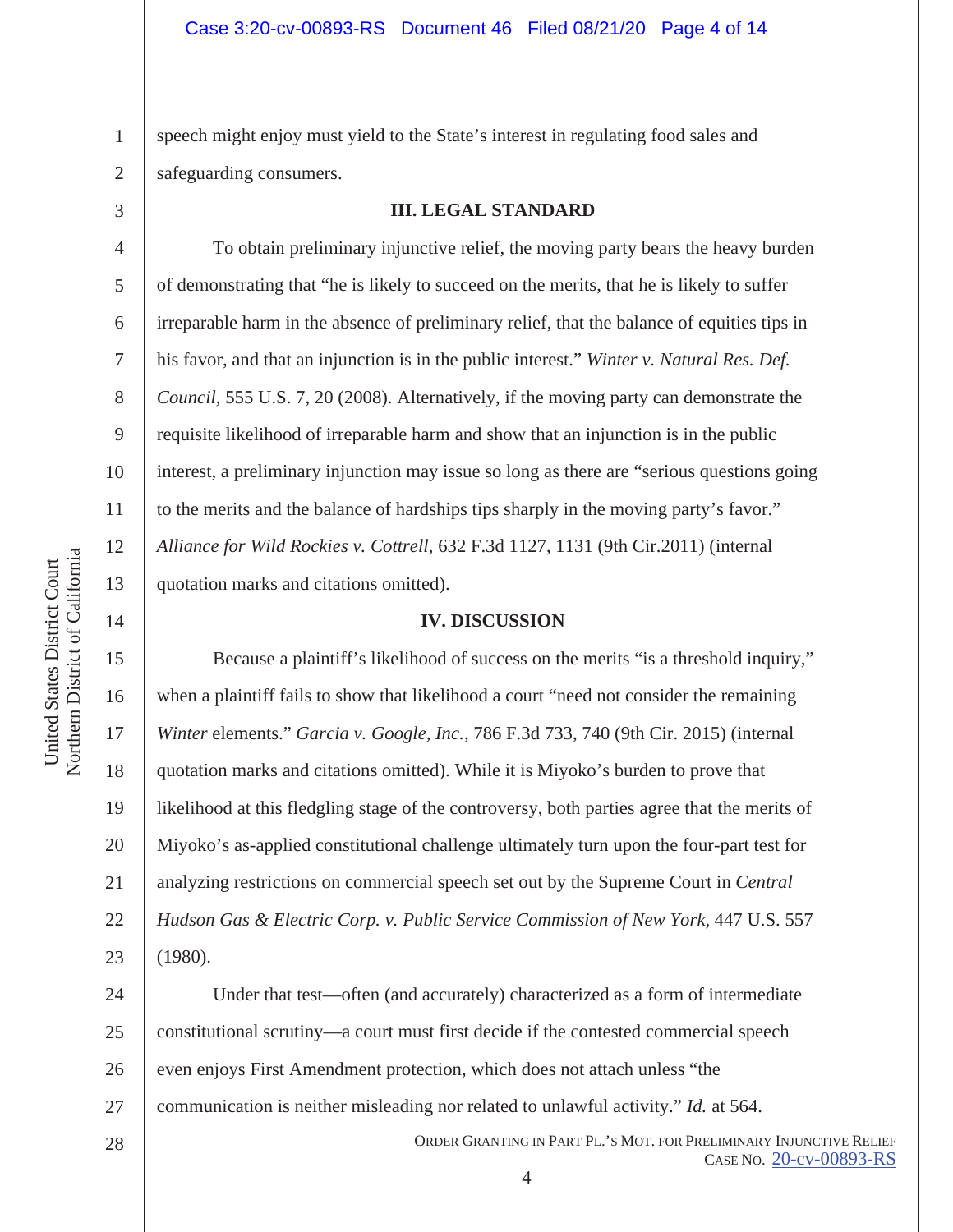## Case 3:20-cv-00893-RS Document 46 Filed 08/21/20 Page 5 of 14

Assuming the speech is protected, any governmental restriction on it survives only if "(2) the State  $\dots$  assert[s] a substantial interest to be achieved by [the] restriction; (3) the restriction . . . directly advance[s] the state interest involved; and (4) [the restriction] . . . is not more extensive than is necessary to serve that interest." *Metro Lights, LLC v. City of Los Angeles,* 551 F.3d 898, 903 (9th Cir. 2009) (citing *Central Hudson*, 447 U.S. at 564-66) (internal quotation marks omitted).

The disputed speech on the label<sup>1</sup> of Miyoko's vegan butter product falls into three categories: the term "hormone free," the word "butter," and a trio of phrases highlighting the distinction between the product and its dairy counterpart—"lactose free," "cruelty free," and "revolutionizing dairy with plants." While the State does not defend to a satisfactory degree its power to regulate "butter," "lactose free," and "cruelty free," Miyoko's comes up short of proving its use of "hormone free" and "revolutionizing dairy with plants" is subject to constitutional protection in the first place. Each category is addressed in turn.

## **A. "Hormone Free"**

The parties do not seriously disagree about the truthfulness of Miyoko's

"hormone free" claim: because plants contain naturally-occurring hormones, and because

1

2

3

4

5

6

7

8

9

10

11

12

13

14

15

16

<sup>18</sup>  19 20 21 22 23 24 25 26 1 Since this suit was filed, the State has withdrawn its objections to the image of a woman petting a cow and the phrase "100% dairy and cruelty free" on Miyoko's website. This withdrawal followed the State's determination that the objections had been erroneous as a matter of California law, in that the Department's authority to regulate that specific speech (i) requires the promulgation of an attendant regulation, and (ii) only applies to physical packaging. *Compare*  Withdrawal of Position, Dkt. 37, *with* Cal. Food & Agric. Code § 38955 (providing that "[o]n the *labels* of imitation milk products the use of pictures and symbols depicting dairy or agricultural activities . . . and [the] use of dairy or agricultural terms or words . . . shall be subject to restriction or prohibition by the director *by regulation*") (emphases added). Proceeding on the understanding that the Department's conclusion as to its lack of authority under "the relevant statute" was not just artful wording—but rather, a good faith concession that it was genuinely unaware of *any* statute conferring such authority—the Letter's rescinded demands no longer confront Miyoko's with the sort of "immediate threatened injury" that is "a prerequisite to preliminary injunctive relief." *Caribbean Marine Servs. Co. v. Baldridge,* 844 F.2d 668, 674 (9th Cir. 1988). The portion of Miyoko's motion trained on enjoining the State from action related to

<sup>27</sup>  those demands is accordingly denied.

<sup>28</sup>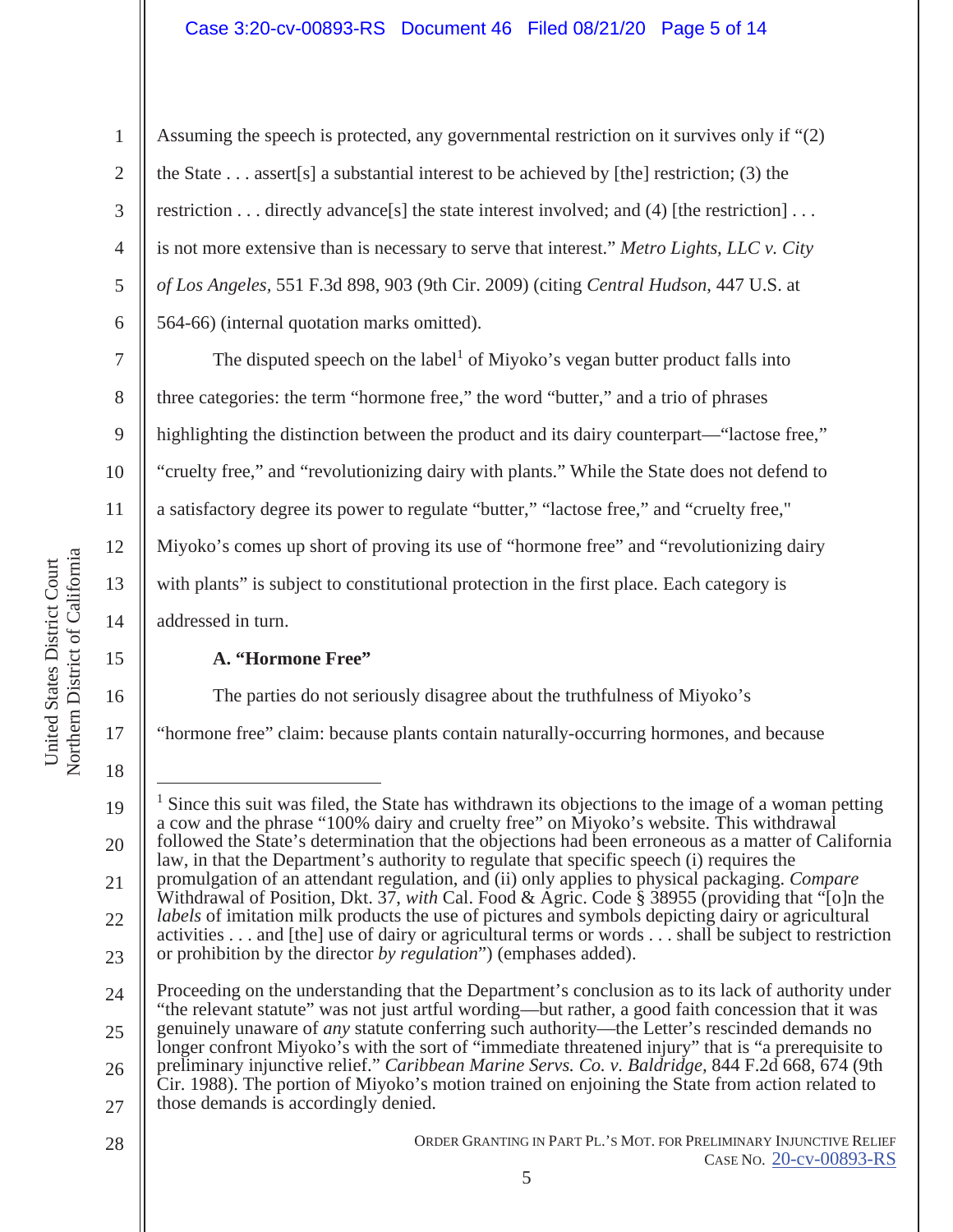#### Case 3:20-cv-00893-RS Document 46 Filed 08/21/20 Page 6 of 14

Miyoko's vegan butter is made of plants, it necessarily contains hormones as well. That the claim is literally false places it beyond the bounds of protected commercial speech, fatally undermining Miyoko's right to use it without fear of reprisal. *See, e.g. Zauderer v. Office of Disciplinary Counsel of Supreme Court of Ohio,* 471 U.S. 626, 638 (observing the "well-settled" rule that "false" commercial speech fails the first step of *Central Hudson*).

Miyoko's struggles to escape this result by reference to its prototypical consumer, who allegedly "understands that the phrase . . . in context with other phrases [on the label] . . . mean[s] that the company's vegan butter does not contain the artificial hormones that are sometimes added to animal-based dairy products." Pl.'s Reply, Dkt. 43 at 7. While there is something to be said for the connection a brand forges with its customers, this reasoning takes that concept a step too far. *Central Hudson* insists, at the threshold, that commercial speech be true, and provides no exception for falsities made true by the target consumer's supposed contextual awareness. Indeed, as the State persuasively points out, no court has ever repudiated a regulator's authority to demand that products claiming to lack hormones actually lack hormones. *See, e.g. Int'l Dairy Foods Ass'n v. Boggs,* WL 937045, at \*8 (S.D. Ohio Apr. 2, 2009), *aff'd in relevant part,* 622 F.3d 628 (6th Cir. 2010). Against this backdrop, Miyoko's insistence that it would be "illogical for any consumer to believe" that a product labelled "hormone free" does not contain hormones falls decidedly flat. Pl.'s Reply, Dkt. 43 at 7-8*.* Neither, for that matter, is Miyoko's aided by its curious attempt to distinguish the regulation of hormone claims in milk from hormone claims in butter, an argument squarely contradicting the one advanced by the company for every other phrase at issue in this action. Because its plant-based butter is not "hormone free," there is no merit to Miyoko's request for license to label it with that term.

1

2

3

4

5

6

7

8

9

10

11

12

13

14

15

16

17

18

19

20

21

22

23

24

25

26

- **B. "Butter"**
- 27 28

## **1. Miyoko's Likelihood of Satisfying the First** *Central Hudson* **Factor**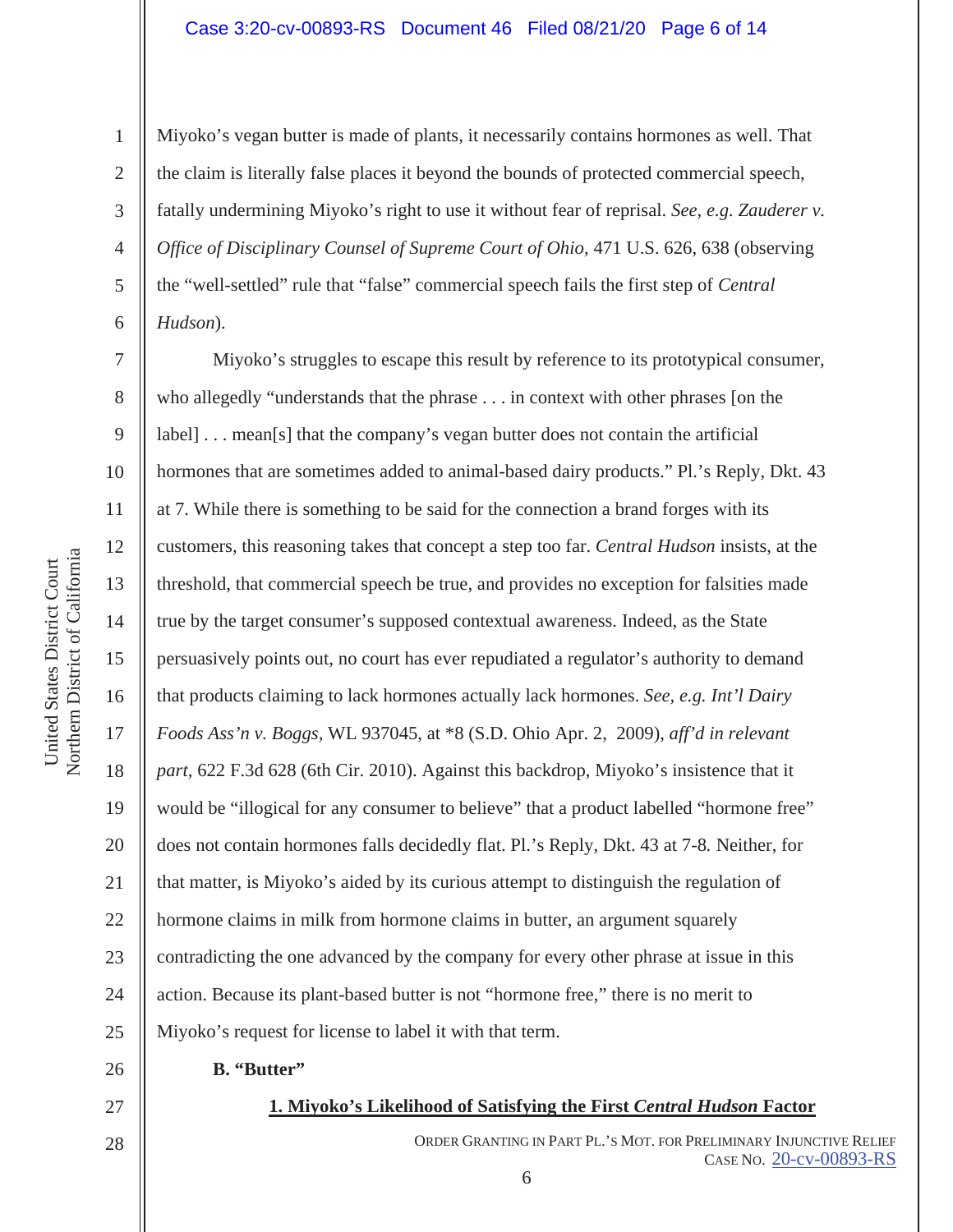### Case 3:20-cv-00893-RS Document 46 Filed 08/21/20 Page 7 of 14

1

2

3

4

5

6

7

8

9

10

11

12

13

14

15

16

17

18

19

20

21

22

Beginning, as is appropriate when a word's significance is up for debate, with the dictionary, "butter" is defined as (1) "a solid emulsion of fat globules, air, and water *made by churning milk or cream and used as food,*" and (2) "a buttery substance," including (a) "any of various fatty oils remaining nearly solid at ordinary temperatures" or (b) "*a creamy food spread*[,] especially [] one made of roasted nuts . . . ." *Butter,*  Merriam-Webster Online, https://www.merriam-webster.com /dictionary/butter (emphases added). Predictably, Miyoko's stresses this secondary definition, and reinforces its position with the long, uncontroversial history of common usage for phrases like "peanut butter" and "apple butter." The government parries with a history of its own: since 1923, the Food, Drug & Cosmetic Act has mandated that "'butter' shall be understood to mean the food product usually known as butter, which is made exclusively from milk or cream . . . [and] contain[s] not less than 80 per centum by weight of milk fat . . . ." 21 U.S.C. § 321a.

Setting aside, for the moment, the circular logic of the State's position, neither party's definitional approach proves dispositive. The question thus remains: is Miyoko's use of the word "butter," in immediate or close proximity to terms like "vegan," "made from plants," "cashew cream fermented with live cultures," and "cashew & coconut oil spread,"<sup>2</sup> misleading commercial speech? For three reasons, the State—which, as "the party seeking to uphold a restriction on commercial speech," bears the final "burden of justifying [the restriction]"—does not overcome Miyoko's contention that it is not. *Edenfield v. Fane,* 507 U.S. 761, 770 (1993).

23

24

25 26 27  $2$  Aside from the brand name, "butter" is the most prominent word on the front of the label for Miyoko's vegan butter product. It is directly preceded by "European style cultured vegan" and directly followed by "made from plants" (each in smaller text), producing the phrase "European style cultured vegan butter made from plants" on the label's upper-right quadrant. "Cashew cream fermented with live cultures" appears in even smaller text on the middle of the label's bottom-left quadrant, and the font size of "cashew & coconut oil spread," on the very bottom-left corner, is tinier still.

*First*, courts querying the product names of other plant-based "alternative" foods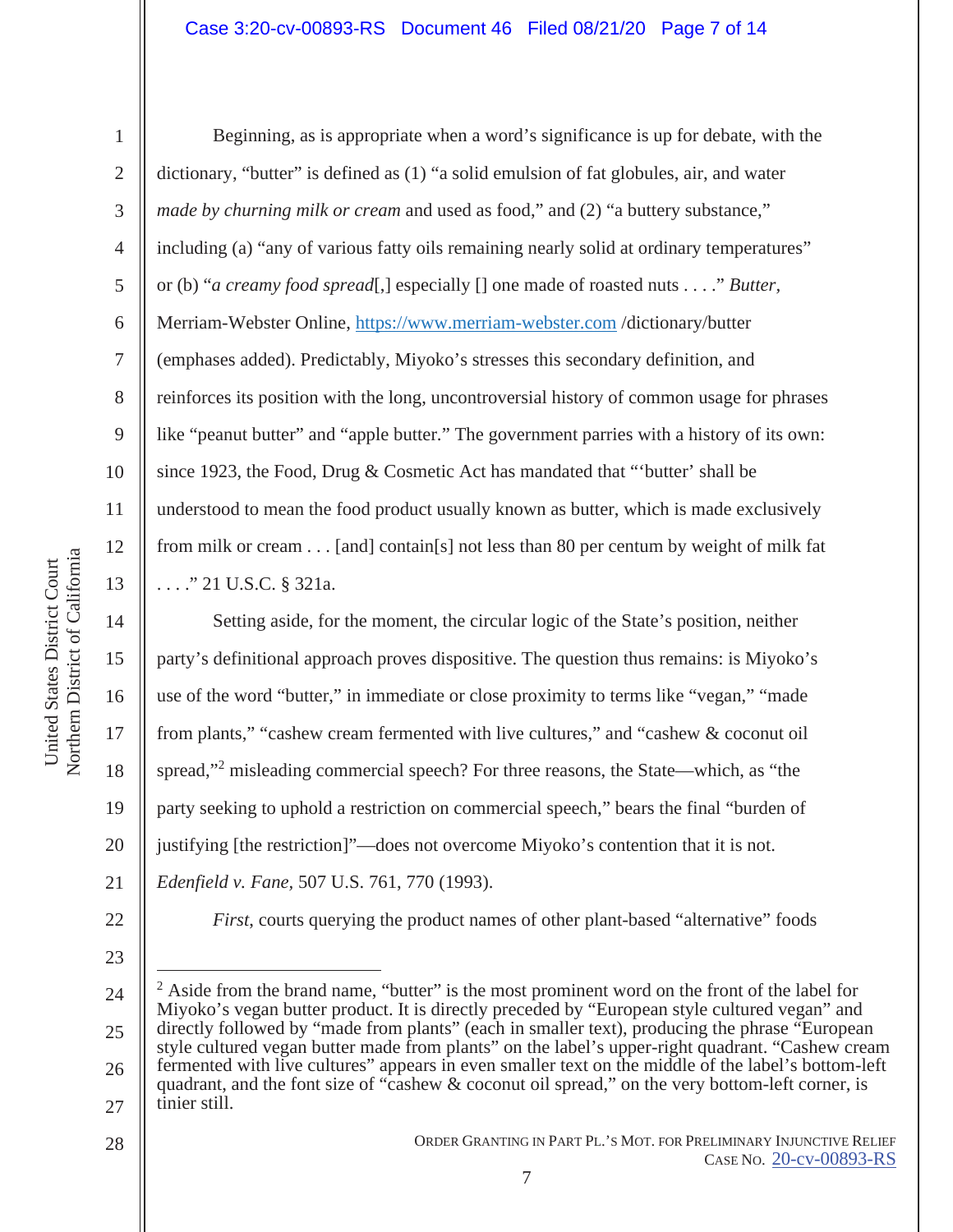Northern District of California Northern District of California United States District Court United States District Court

1 2 3 4 5 6 7 8 9 10 11 12 13 14 15 16 17 18 19 20 21 22 generally have not found those names misleading. In damages suits brought by individual consumers under the California Unfair Competition Law, for instance, trial judges of this district have held "it is simply implausible that a reasonable consumer would mistake a product like soymilk or almond milk with dairy milk from a cow," and that "even the least sophisticated consumer[] does not think soymilk comes from a cow." *Ang v. Whitewave Foods Co.,* 2013 WL 6492353, at \*4 (N.D. Cal. Dec. 10, 2013) ("agree[ing] with Defendants that the names 'soymilk,' 'almond milk,' and 'coconut milk' accurately describe Defendants' products"); *Gitson v. Trader Joe's Company*, 2015 WL 9121232, at \*1 (N.D. Cal. Dec. 1, 2015) (declining any suggestion that "the word 'soymilk' is misleading" in that "it implies the product has a similar nutritional content to cow's milk" because the same unsophisticated consumer "would not assume that two distinct products have the same nutritional content; if the consumer cared about the nutritional content, she would consult the label"). The Ninth Circuit has affirmed this reasoning. *Painter v. Blue Diamond Growers,* 757 F. App'x 517, 519 (9th Cir. 2018). Likewise, and in the more pertinent First Amendment setting, an Arkansas district court recently rejected that state's framing of commercial speech as misleading where the label of plant-based "meat" products "include[d] ample terminology to indicate [their] vegan or vegetarian nature . . . ." *Turtle Island Foods SPC v. Foman*, 424 F. Supp. 3d 552, 574 (E.D. Ark. 2019). Against this, the State offers one alternative-mayonnaise case.<sup>3</sup> In *Duran v*. *Hampton Creek,* the court ruled a consumer fraud plaintiff's complaint sufficiently plausible based principally on the labelling of an eggless mayonnaise. 2016 WL 1191685, at \*1 (N.D. Cal. Mar. 28, 2016). Yet—and as the State neglects to mention—crucial to

<sup>24</sup>  25 26 3 The State summons this case on the heels of articulating why butter is *sui generis*, because "[n]either milk nor meat has a plant-based analog as well-known as margarine." Defs.' Opp'n, Dkt. 38 at 11. This premise is difficult to believe in light of the current prevalence of products like "soymilk," "almond milk," and "coconut milk," *see e.g. Ang,* 2013 WL 6492353, at \*3 (noting the U.S. Food & Drug Administration's regular use of the word "soymilk" in official statements), and the absence of any authority to support it severely undercuts the State's theory that mayonnaise-

<sup>27</sup>  related cases are somehow more instructive than those involving milk, or meat.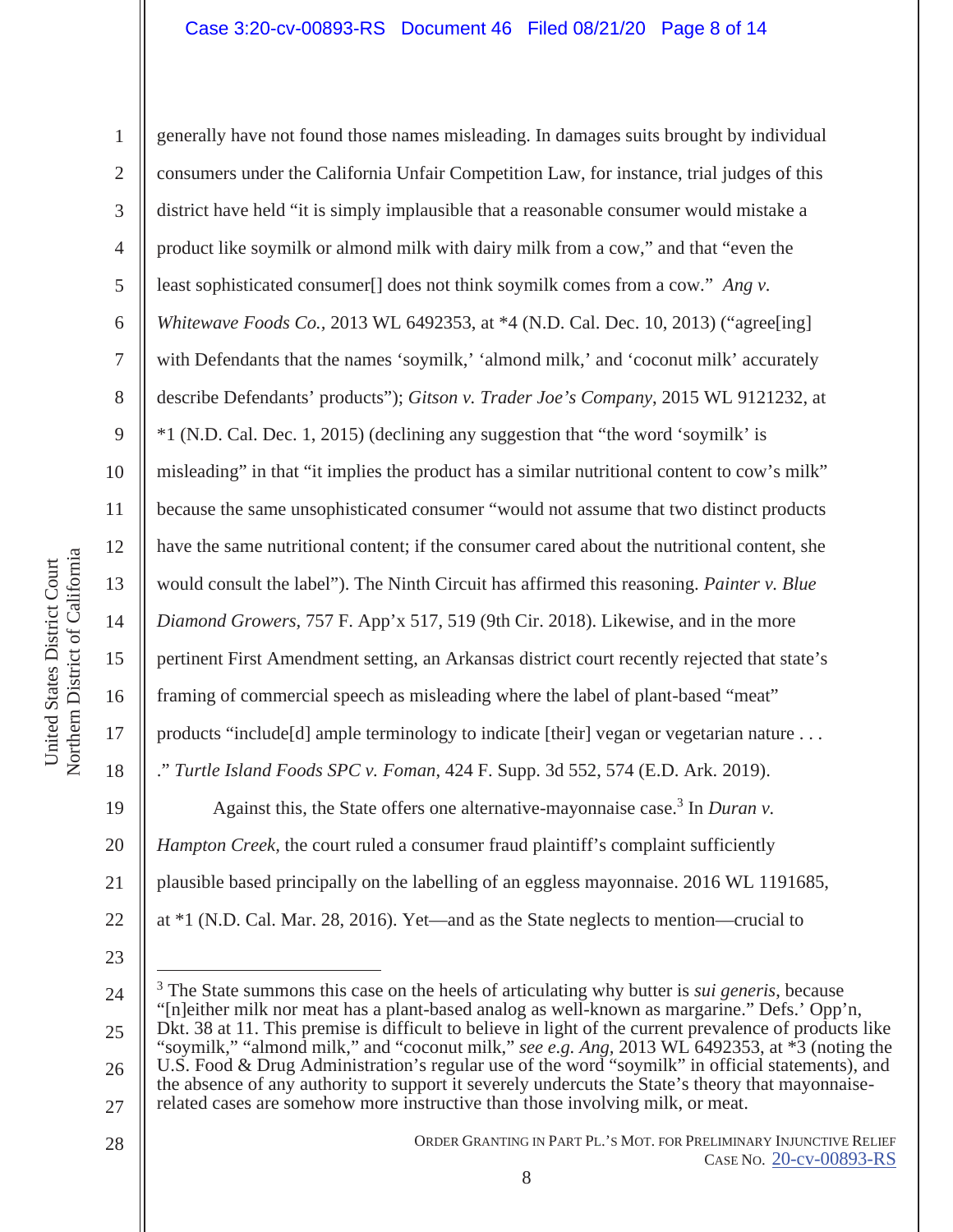that ruling was the uniquely unrepresentative label of the product in question, which consisted almost entirely of the phrase "Just Mayo" and the picture of an egg, without any accompanying qualifiers such as "vegan" or "made from plants." *Duran,* 2016 WL 1191685, at \*2. No like facts are alleged here.

10 16 20 22 24 *Second*, the State's showing of broad marketplace confusion around plant-based dairy alternatives<sup>4</sup> is empirically underwhelming. To bolster its claim that a given business practice is deceptive, a regulatory body is, of course, invited to present academic studies to that effect. *Edenfield,* 507 U.S. at 771. The State's efforts to that end, however, do not suggest that any such research exists. The briefing for this motion only engages a single academic report, introduced by Miyoko's in support of the idea that plant-based dairy replacements do not, as a general matter, misdirect or confuse the average consumer. *See* Feltz Study, Dtk. 24-6, at 50. That study indicates, in relevant part, that the public "accurately identifie[s] the source of animal-based milk products 84% of the time, plant-based milk-products 88% of the time, animal-based cheese products 81% of the time, and plant-based cheese products 74% of the time." *Id.* Hoping to turn this data against its proponent, the State makes hay of the 74% figure—or, more accurately, of the 26% consumer-confusion rate it necessarily describes. This is, to put it mildly, a blinkered interpretation. Adopting the State's preferred metric, 26% of the study's participants were indeed confused by plant-based cheeses—but a full 19% were *also* confused by animal-based cheeses. Conversely, while 12% of respondents misidentified plant-based milks, 16% misidentified animal-based milks. Taken as a whole, this research merely signals the following: that consumers are perhaps a bit better at identifying traditional cheeses than vegan cheeses, and perhaps a (roughly equivalent) bit better at identifying vegan milks than traditional milks. For the purposes of First Amendment

25 26

27

28

ORDER GRANTING IN PART PL.'S MOT. FOR PRELIMINARY INJUNCTIVE RELIEF CASE NO. 20-cv-00893-RS

1

2

3

4

5

6

7

8

9

11

12

13

14

15

17

18

19

21

<sup>4</sup> As distinct from any as-applied evidence the State might put forward regarding how Miyoko's vegan butter particularly confuses California shoppers*. See* Discussion Part B.2, *infra.*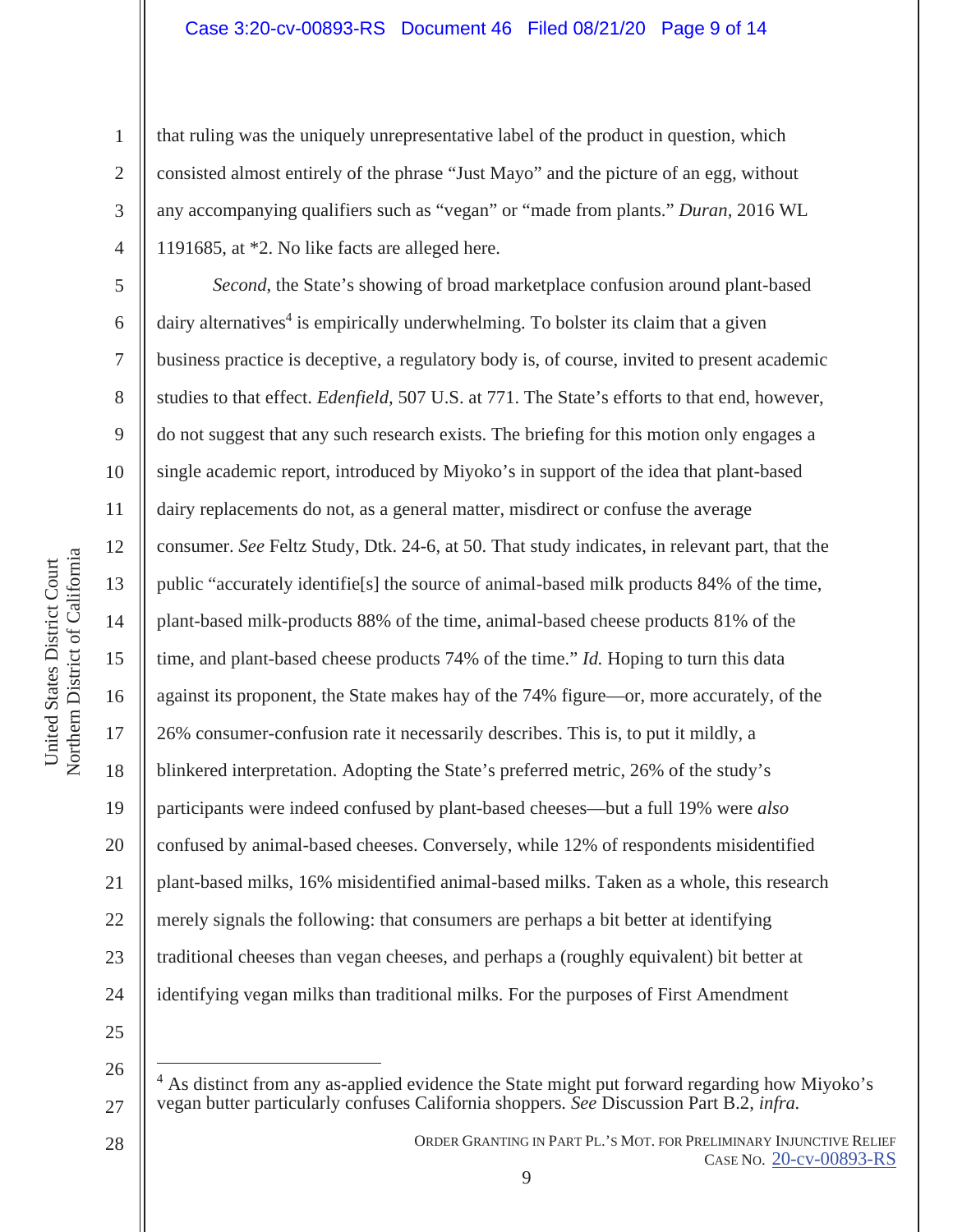scrutiny, this modest takeaway hardly cuts in favor of finding Miyoko's use of "butter" inherently misleading.

*Finally, justifying governmental speech regulation using the government-issued* dictionary is troublingly self-fulfilling. As the Eleventh Circuit has forcefully observed, though "[i]t is undoubtedly true that a state can propose a definition for a given term . . . it does not follow that once a state has done so, any use of the term inconsistent with the state's preferred definition is inherently misleading. Such a per se rule would eviscerate *Central Hudson . . . .*" *Ocheesee Creamery v. Putnam,* 851 F.3d 1228, 1238 (11th Cir. 2017). While non-determinative, this consideration does occasion a more searching review of the State's reliance on distinctions of its own creation. In the State's central thesis, Miyoko's product does not meet the federal standard for "butter" (which it cannot be called without dairy and an 80% fat content), barely evades being "margarine" (which it would have to be called if it was slightly fattier), and ought to be sold as a "spread" (non-enforcement around peanut-and-fruit-based "butter" notwithstanding).

To the degree this arrangement reflects identifiable linguistic norms, it embodies a substantially credible assertion of regulatory power over commercial speech; but without that indicia, the government's opinion of what words mean is not, by itself, especially compelling. Because, as discussed above, the State's view of "butter" stands largely by itself—unanchored by precedent, empirical research, or any other form of independently authoritative ballast—it does not disturb the weight of evidence tending to show that Miyoko's use of that word is likely not misleading. In this early phase of the litigation, it therefore appears Miyoko's decision to label its product as "butter" is entitled to First Amendment protection.

# 24 25

# **2. Miyoko's Likelihood of Satisfying the Remaining** *Central Hudson*  **Factors**

26 27 28 Miyoko's succeeds under factors two through four of *Central Hudson.* True, the State asserts, in the abstract, "a substantial interest to be achieved by . . . restriction[s]"

ORDER GRANTING IN PART PL.'S MOT. FOR PRELIMINARY INJUNCTIVE RELIEF CASE NO. 20-cv-00893-RS 10

1

2

3

4

5

6

7

8

9

10

11

12

13

14

15

16

17

18

19

20

21

22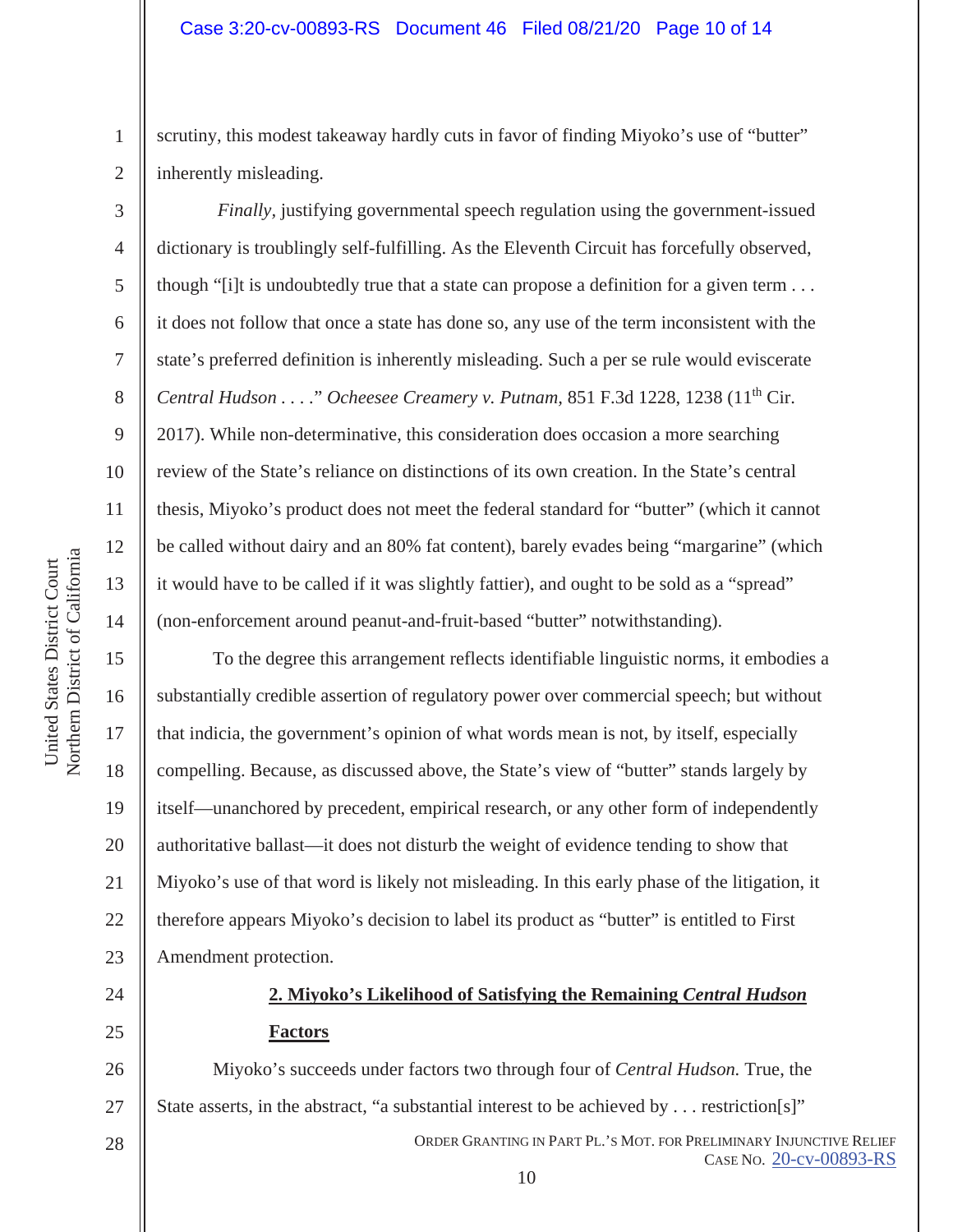#### Case 3:20-cv-00893-RS Document 46 Filed 08/21/20 Page 11 of 14

aimed against customer confusion. *Central Hudson,* 447 U.S. at 564. Nor, for argument's sake, is it immediately clear that the choice to reserve certain terms for foods of a certain compositional makeup is, in the abstract, "more extensive than is necessary to serve that interest." *Id.* at 566. The problem is with how "the restriction . . . directly advance[s] the state interest involved." *Metro Lights,* 551 F.3d at 903.

 To sustain its "butter" ban in this action, the State eventually "must demonstrate that the harms it recites are real and that its restrictions will in fact alleviate them to a material degree." *Edenfield,* 507 U.S. at 771 (citations omitted). In the narrow context of an as-applied constitutional challenge, the State might satisfy this requirement with a moderate showing of the ban's tendency to redress harms caused by Miyoko's vegan butter in particular, if not the dairy-alternative market writ large. There is, on this record, no such showing to be found. Nowhere, for instance, does the State present testimony from a shopper tricked by Miyoko's vegan butter, or otherwise make the case for why Miyoko's substitute spread is uniquely threatening to the public weal. This omission makes it exceedingly difficult to ascertain the *advancement* of a legitimate governmental interest, to *any* degree, resulting from a proscription of Miyoko's practice of labelling its spread "butter."<sup>5</sup> It is consequently likely the company will prevail on this score by operation of the remainder of *Central Hudson*.

19

20

21

22

1

2

3

4

5

6

7

8

9

10

11

12

13

14

15

16

17

18

**C. "Lactose Free," "Cruelty Free," and "Revolutionizing Dairy with Plants"** Turning to "lactose free" and "cruelty free," the parties apparently agree that both claims are literally true:<sup>6</sup> but that alone does not trigger First Amendment protection. To

ORDER GRANTING IN PART PL.'S MOT. FOR PRELIMINARY INJUNCTIVE RELIEF CASE NO. 20-cv-00893-RS

<sup>23</sup>  24 25 26 <sup>5</sup> Strumming this chord to decidedly more dramatic effect, Miyoko's dedicates appreciable time and energy to the State's purported role in a dairy-sponsored conspiracy against vegan food producers. Though the hearsay comprising much of this narrative may, as the State points out, be taken into account for the purposes of a preliminary injunction, it need not be given weight where, as here, it does not seem particularly reliable. *See* Order Denying Mot. to Dismiss, Dkt. 33 at 2 n.1. In any event, this "conspiracy" story—whatever its weighting—does not bear on the outcome of this order.

<sup>27</sup>  <sup>6</sup> The moving papers are silent on any "cruelty" implicated in the manufacture and sale of Miyoko's vegan butter.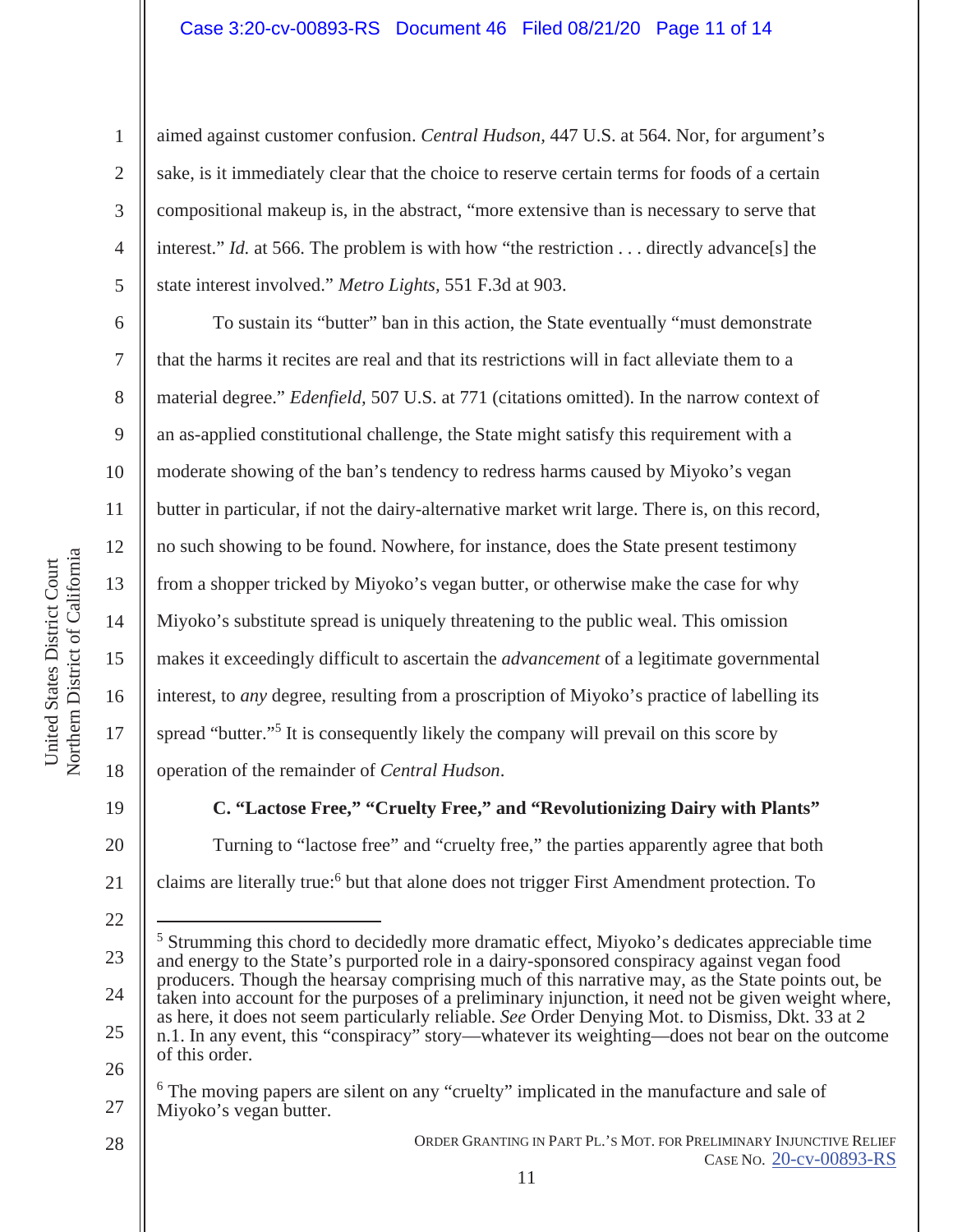6 10 pass muster under the first prong of *Central Hudson*, these terms, printed in quasi-close proximity<sup>7</sup> to "vegan butter," must additionally be cleared of any role in the creation or maintenance of a deceptive inference. *See Sears, Roebuck & Co v. F.T.C.*, 676 F.2d 385, 395 (9th Cir. 1982) (bringing "inference and pragmatic judgment" to bear on the application of *Central Hudson*) (internal quotation marks and citation omitted). For its part, Miyoko's endeavors to show no such inference exists by highlighting the numerous phrases on its label that point in an unmistakably non-dairy direction: "vegan," "made from plants," "cashew cream fermented with live cultures," and "cashew & coconut oil spread." The State—as with "butter"—produces little by way of rebuttal, resorting once more to the Feltz study to justify its restrictions of "dairy-related descriptions" at not only the constitutional threshold, but also "the third/fourth steps of the *Central Hudson* test." Defs.' Opp'n, Dkt. 38 at 13. As with "butter," this strategy asks more of "26%" than the figure can bear. Without more to suggest that using "lactose free" and "cruelty free" as Miyoko's does is facially deceptive—or that the Department forestalls some specific harm by barring this specific instance of that usage—Miyoko's appears poised to win its fight to retain those terms on its label.

20 21 22 23 24 25 Not so for "revolutionizing dairy with plants." Returning to the dictionary, to "revolutionize" an industry requires "chang[ing] it fundamentally or completely." *Revolutionize,* Merriam-Webster Online, https://www.merriam-webster.com /dictionary/butter. "Revolutionizing dairy" thus denotes direct interaction with animalbased milk products in a way that leaves them "fundamentally" different than they were before. Put simply, this is not at the core of what Miyoko's—a maker of dairy *replacements—*does or seeks to do. Just like the statement that a vegan clothier's motorcycle jackets "revolutionize leather with cotton," or that a maker of non-alcoholic

28

1

2

3

4

5

7

8

9

11

12

26 27 7 These phrases appear on the side of the product's label. "Revolutionizing dairy with plants" appears on the back.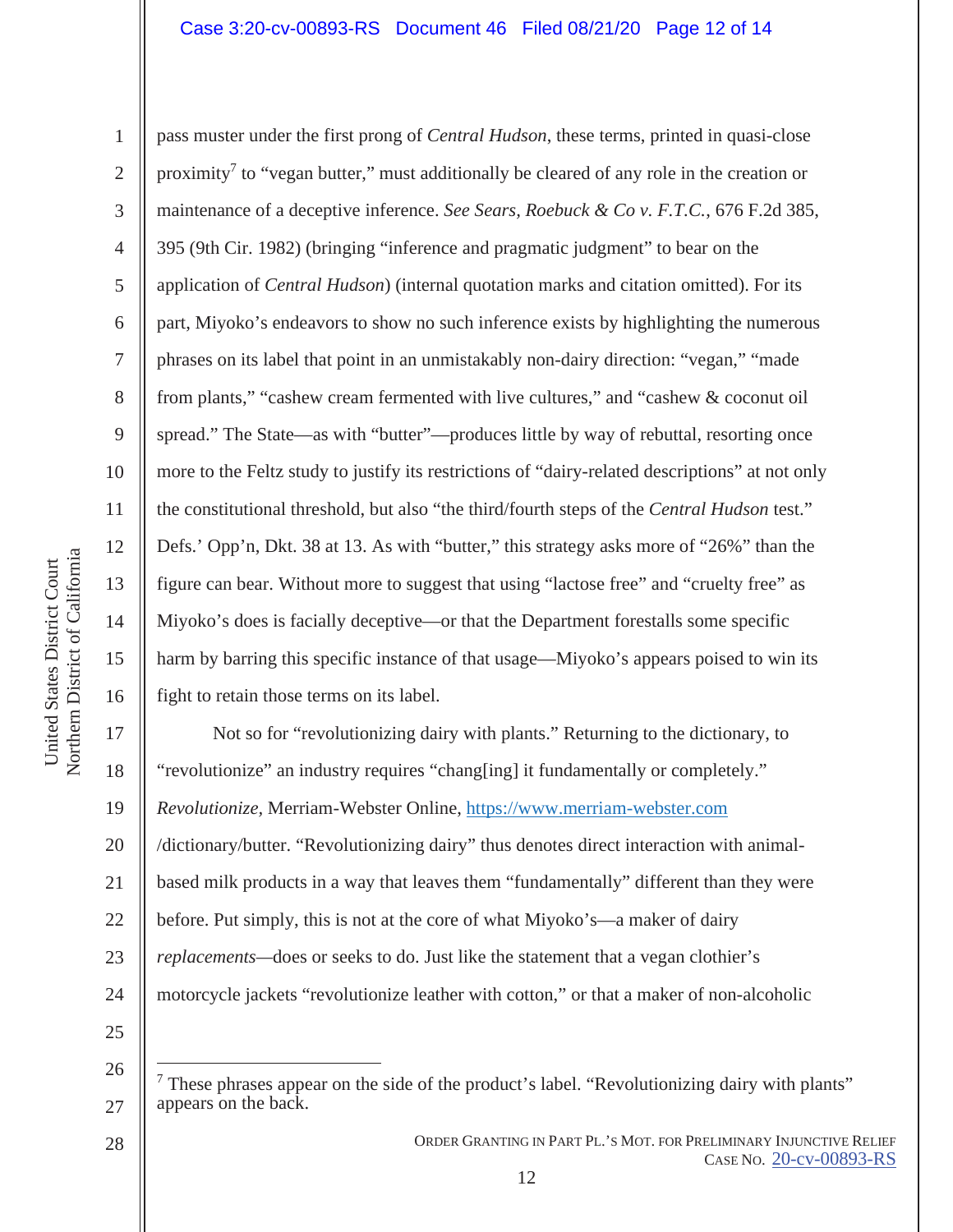2 3 beverages "revolutionizes whiskey with seltzer," this claim of Miyoko's is plainly misleading.<sup>8</sup> The State should not be enjoined from responding to its presence in the marketplace with appropriate regulatory action.

4

5

6

7

8

9

11

12

13

14

15

17

18

19

21

22

23

24

25

1

## **D. Irreparable Harm, the Balance of Equities, and the Public Interest**

 Although likelihood of success on the merits is the first hurdle on the path to preliminary injunctive relief, Miyoko's still must demonstrate that the governmental action it seeks to avoid threatens irreparable harm, and that both the balance of hardships and public interest counsel for relief. Helpfully, binding First Amendment precedent makes quick work of these issues.

10 16 20 With respect to irreparable harm, "[a] party seeking preliminary injunctive relief in a First Amendment context can establish irreparable injury . . . by demonstrating the existence of a colorable First Amendment claim," CTIA – The Wireless Association v. *City of Berkeley,* 928 F.3d 832, 851 (9th Cir. 2019) (internal quotation marks and citations omitted); with respect to the weight of equities, "the fact that" a Plaintiff has "raised serious First Amendment questions compels a finding that . . . the balance of hardships tips sharply in Plaintiff['s] favor," *American Beverage Association v. City & County of San Francisco,* 916 F.3d 749, 758 (9th Cir. 2019) (internal bracketing, quotation marks, and citation omitted); and with respect to social good, "it is always in the public interest to prevent the violation of a party's constitutional rights," *id.* (internal quotation marks omitted). Concerning "butter," "lactose free," and "cruelty free," Miyoko's is accordingly entitled to preliminary injunctive relief.

## **V. CONCLUSION**

 Consistent with the foregoing, the State is preliminary enjoined from any enforcement action relating to the Letter or its demands insofar as they implicate the word "butter" and the phrases "lactose free" and "cruelty free." Miyoko's petitions

26

27

28

<sup>8</sup> Tellingly, Miyoko's does not try to rebut the State's definitional critique.